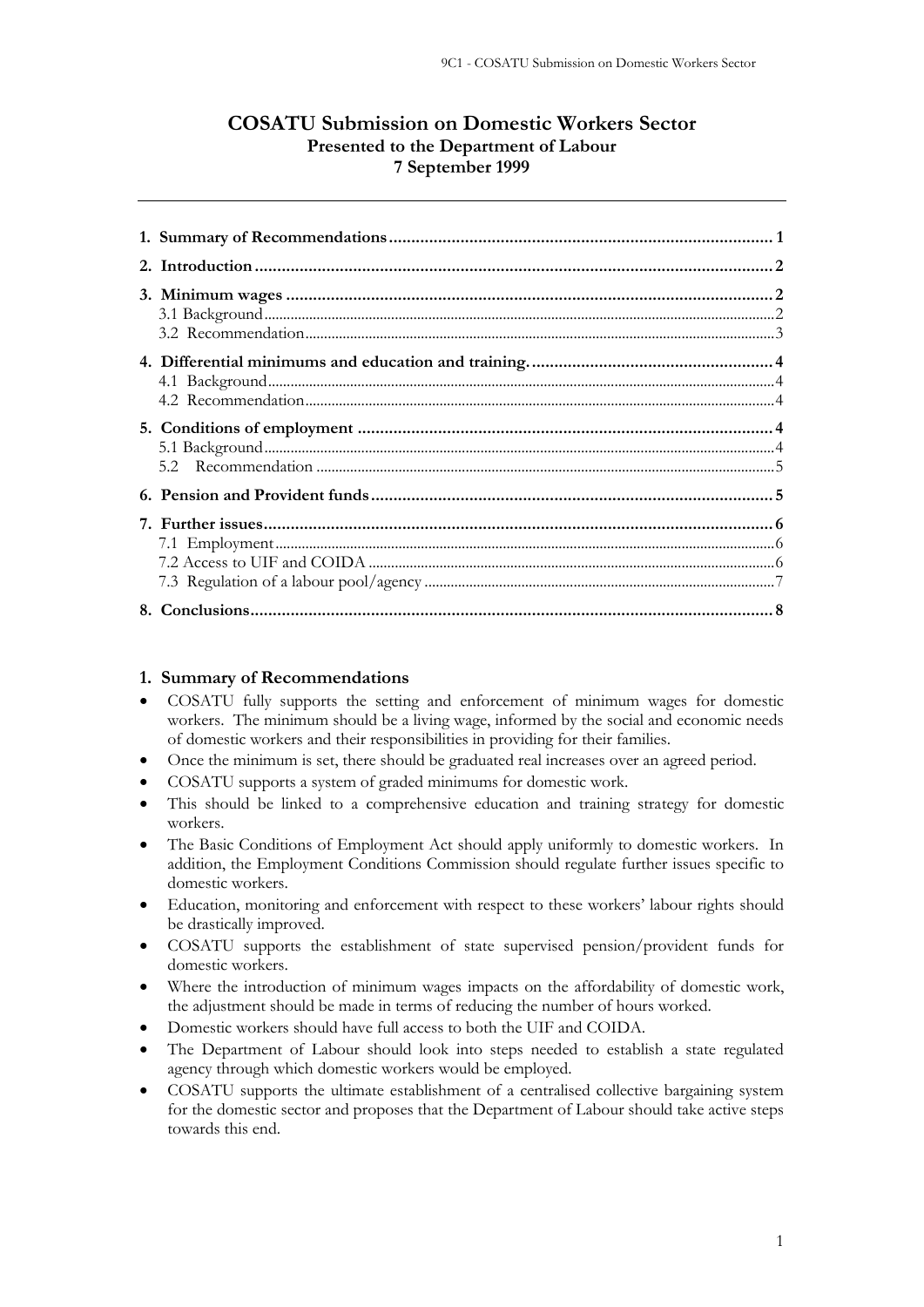### **2. Introduction**

Domestic workers are in isolated, individualised employment relationships, subjected to highly unequal power relations. As such they are amongst the workers most in need of strong state intervention which protect their rights and which goes some way towards equalising the power relationship. The market for domestic labour has always been the very model of a so-called "flexible labour market" – wage rates at the discretion of individual employers, limited worker organisation, great flexibility (both upwards and downwards) in the number of days and hours worked, task flexibility, and no barriers to discretionary firing of workers.

Of the estimated 700 000 domestic workers, 88% are estimated to be African and 96% women.<sup>1</sup> It has been estimated that 35% of African women and 23% of Coloured women are employed as domestic workers.<sup>2</sup> Transformation of this sector is thus directed at the poorest and most oppressed segment of the labour market.

It is in this context that COSATU welcomes the call for public comment by the Department of Labour on minimum wages and conditions for domestic workers. The typically apartheid-style power relations in domestic workplaces have made it difficult for them to comprehensively improve their own wages and conditions. While there have been significant advances in legislation, the *status quo* on the ground remains largely intact. This problem has been recognised *inter alia* in the ANC's Election Manifesto and in the Five Year Programme of the Department of Labour.

We are optimistic that this call for public comment will be the start of a process of consultation which will lead to a concrete improvement in the lives of domestic workers, in line with the process for a sectoral determination set out in chapter 8 of the Basic Conditions of Employment Act (BCEA). We also suggest that in the process of investigation of a sectoral determination, reference be made to determinations in other relevant sectors such as cleaning and catering.

In compiling this submission one problem which we noted is the lack of recent and reliable statistics and other research dealing with domestic workers. This is perhaps indicative of the general marginalisation of this sector. We recommend that the Department of Labour liases with Statistics South Africa to improve the available database for this sector.

Our submission will respond to the issues raised in the Call for Public Comment, as well as putting our recommendations in a broader context of transforming this sector. We are also submitting proposals on farm workers to the parallel investigation.

### **3. Minimum wages**

### **3.1 Background**

Domestic workers are amongst the worst paid workers in South Africa. The following figures give some idea of their wage levels:

- In 1993 Limbrick estimated an overall median wage of R386 per month, of which 40% was represented by payment in kind<sup>3</sup> .
- The CCMA, based on their cases, reports an average wage of R369 per month with the lowest wage they have encountered being R150 and the highest R2 000.
- The 1995 October Household Survey Data, excluding non wage benefits, reveals monthly wages from as little as R50 and an average wage (for full time and part time domestic workers) of R549.<sup>4</sup> Looking at the spread of wages, just over half of domestic workers earned R400 or less per month.

<sup>&</sup>lt;sup>1</sup> These figures calculated by Haroon Bhorat

<sup>2</sup> J. Grossman (1997) "Organising domestic workers: the challenge and some proposals."

<sup>3</sup> J. Limbrick 1993 "Extending the provisions of the Workman's Compensation Act and the Unemployment Insurance Act to domestic workers."

<sup>4</sup> This includes one anomalous case of R3 090. Excluding this case would push the mean down to R486.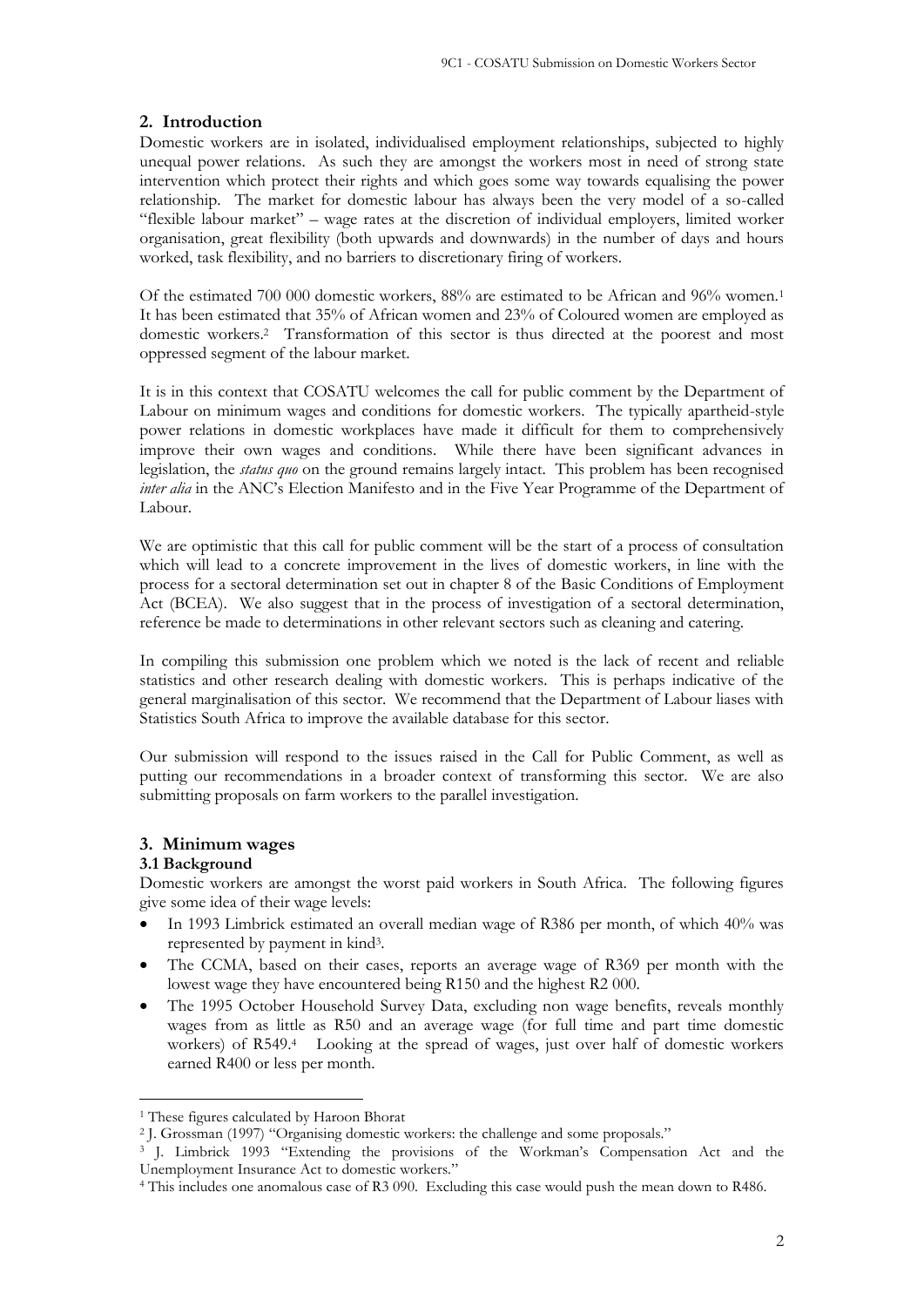The bottom 10% of domestic workers earned an average of R70 per month, while the top 10% earned an average of R1 648<sup>5</sup> . Looking at the bottom and top quintile, the average earnings were R123 and R1 159<sup>6</sup> per month respectively.

- There have also been reports of an existing average of about R375 per week in the richer areas<sup>7</sup>.
- Wages also vary significantly between provinces. The highest is the Western Cape with an average of R659, followed by Gauteng with R542. The lowest wage paid is in the Northern Cape with an average of R171<sup>8</sup> .

It is important to note that these abysmally low wages are not due to a lack of productivity on the part of domestic workers, but are rather a function of their low economic power. There is essentially a "buyer's market" for domestic labour. Employers are able to determine who they employ, for how long, at what wages and conditions, and at what point the domestic worker should be dismissed, with the domestic employee having negligible bargaining power. The existing lack of any minimum wage legislation allows these earnings, as does the ideologically motivated perception that higher wages means lower employment.

# **3.2 Recommendation**

**COSATU firmly supports the setting and enforcing of a basic floor of minimum wages for domestic workers**. Such a policy would ensure that all domestic workers would be assured of a living wage rather than being part of the "working poor" as is currently the case. We will not be proposing a specific figure at this stage of the investigation. The starting point for the setting of such a wage should be the needs of a domestic worker to support her/his family and provide for their material and social needs. Minimum wages for domestic workers should be comparable to those within the cleaning sector.

In terms of the actual minimums, by way of reference the South African Domestic Workers Union recommended the following wage structure for domestic workers<sup>9</sup>:

- Skilled domestic worker should earn a minimum of R1 200 per month plus transport costs.
- Semi-skilled domestic workers should earn a minimum of R800 per month plus transport costs.
- Part-time domestic workers should earn R75 per day or R9.72 per hour plus transport costs.<sup>10</sup>

"In kind" payments, often including accommodation and/or food, currently comprise a portion of the wages of many domestic workers. These payments are of varying utility to domestics. Nevertheless, minimum wage regulations would have to take account of in-kind payments while avoiding situations where employers use such payments to avoid paying the required minimums. If the Employment Conditions Commission (ECC) is to provide for remuneration in kind, we recommend that the conditions under which this is allowed are closely circumscribed.

In-kind payments could only be accepted in lieu of money wages by mutual consent of the employer and employee, and furthermore a ceiling would have to be set on the proportion of wages which can be received in-kind. We suggest a ceiling in the region of 25%, so that if for example the minimum wage is R1 600 the minimum money wage is R1 200. Furthermore, the ECC should look at how to regulate in-kind payments to avoid the abuse of their positions of power.This should include stipulating what goods what constitute acceptable in-kind payments and how to set a monetary value to these goods.

<sup>&</sup>lt;sup>5</sup> This figure drops to R 1 290 when the above mentioned case is excluded.

<sup>&</sup>lt;sup>6</sup> This figure drops to R 971 when the above mentioned case is excluded

<sup>7</sup> J. Grossman 1997 "Organising domestic workers: the challenge and some proposals."

<sup>8</sup> The above statistics are calculated using the 1995 October Household Survey.

<sup>9</sup> These figures are dated by several years and would have to be inflation-adjusted if they were to be used as any kind of benchmark.

<sup>&</sup>lt;sup>10</sup> It should be noted that these are historical figures and they would have to be inflation-adjusted were they to serve as a current guide.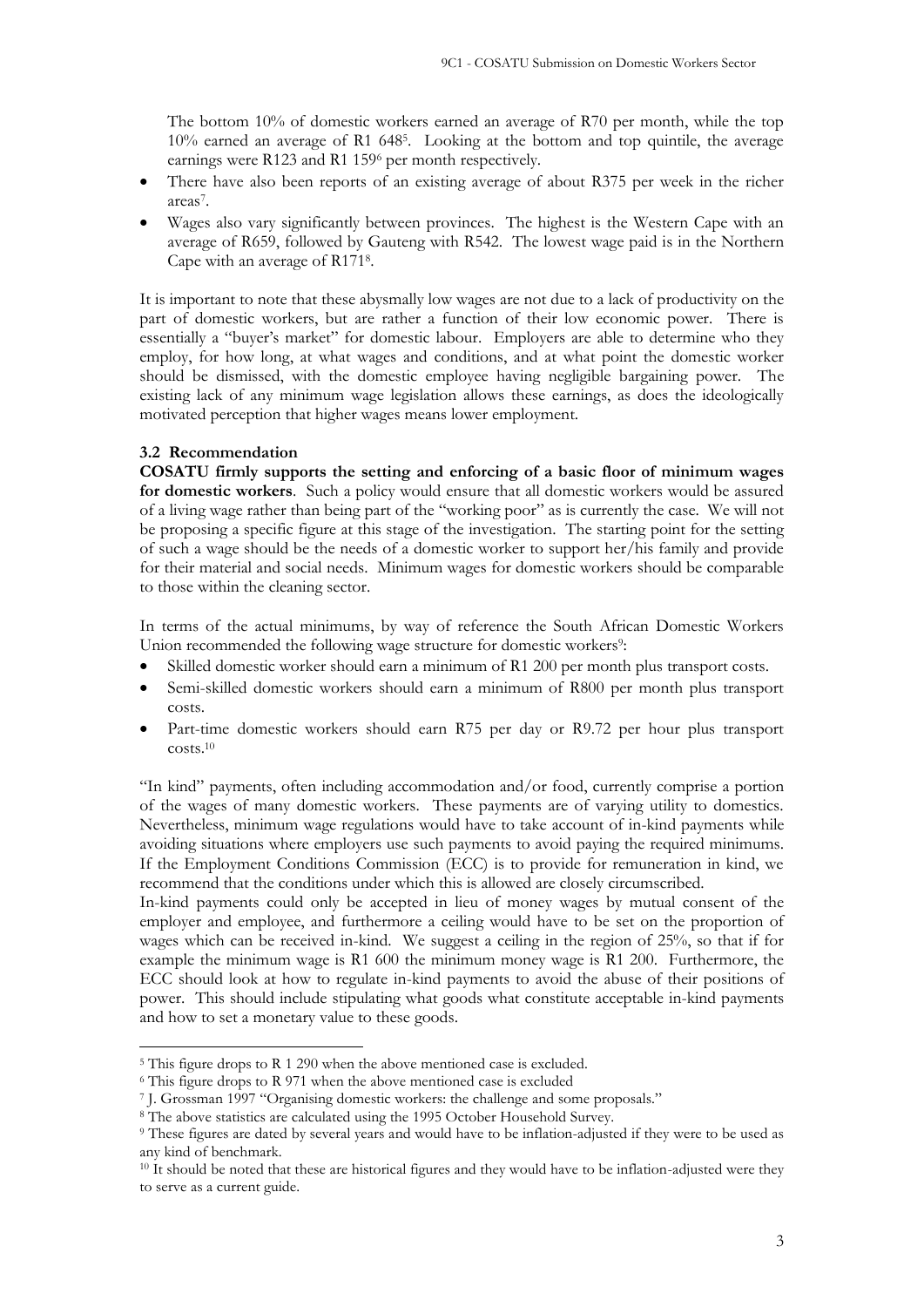**We propose that once the minimum is set, there should be graduated real increases over an agreed period**. The aim of this is to raise the living standards of domestics by providing for real annual increases in minimum wages. After a period to be agreed upon, there should be a **review** of stipulated minimums based on an evaluation of a range of factors.

# **4. Differential minimums and education and training.**

The call for public comment also raises the issue of differential minimums for different categories of domestic workers. We see this issue as being integrally linked to an education and training strategy for domestic workers.

# **4.1 Background**

Education attainment is particularly low amongst domestic workers. Almost 10% of domestic workers have no education. Just over 12% have a Standard 5. Slightly less than 70% have a standard 6 or less. This problem is compounded by the difficulty in getting access to education and training opportunities as many domestic workers live on the employers premises and have limited time off.

# **4.2 Recommendation**

COSATU supports a system of **graded minimums for domestic work** as applies in other industries. In principle, the different levels should be based not on tasks performed, but rather on **skills**. At present, however, there are difficulties in quantifying skills of workers and this is particularly the case in a sector such as domestic work. We thus suggest the **definition of more than one category of domestic worker, based primarily on what the principal responsibility of the worker is**. This would obviously have to be done in a way which is practical and appropriate for the sector. A living wage should inform the lowest of these minimums, with other minimums being set over and above this.

There is a generic problem of a lack of accreditation of non-formally acquired skills, which is partly being addressed through the National Qualifications Framework. This problem is exacerbated in the domestic industry, both due to the traditional devaluing of household labour and due to the fact that most domestic workers have not had formal training. The South African Qualifications Authority should develop a system towards **recognising and accrediting skills** acquired by domestic workers. The establishment of a **cleaning SETA** (to which the Department of Labour has committed itself), the payment of a **skills levy** by employers, **paid time off for education and training**, and the provision of **adult basic education and training** for domestics would also be crucial aspects of an education and skills development strategy for domestic workers. Local authorities could form a structure through which adult basic education as well as a cleaning SETA could be run.

Despite existing differences in rates of pay between different geographic and socio-economic areas, COSATU in principle opposes the perpetuation of regionally differentiated minimums. However, there may need to be a transition period over which uniformity is established. This should be guided by the principle of reducing regional inequality.

# **5. Conditions of employment**

# **5.1 Background**

Domestic workers tend to work long and irregular hours and are often required to be on "stand by". Approximately 18% of full time domestic workers work more than a 45 hour working week. Almost 9% of full time domestic workers work 56 or more hours per week.<sup>11</sup> Furthermore, employers often do not pay any overtime.

Domestic workers are subjected to many forms of abuse and humiliation including isolated living conditions and sexual harassment.

<sup>&</sup>lt;sup>11</sup> Statistics South Africa, 1995 October Household Survey.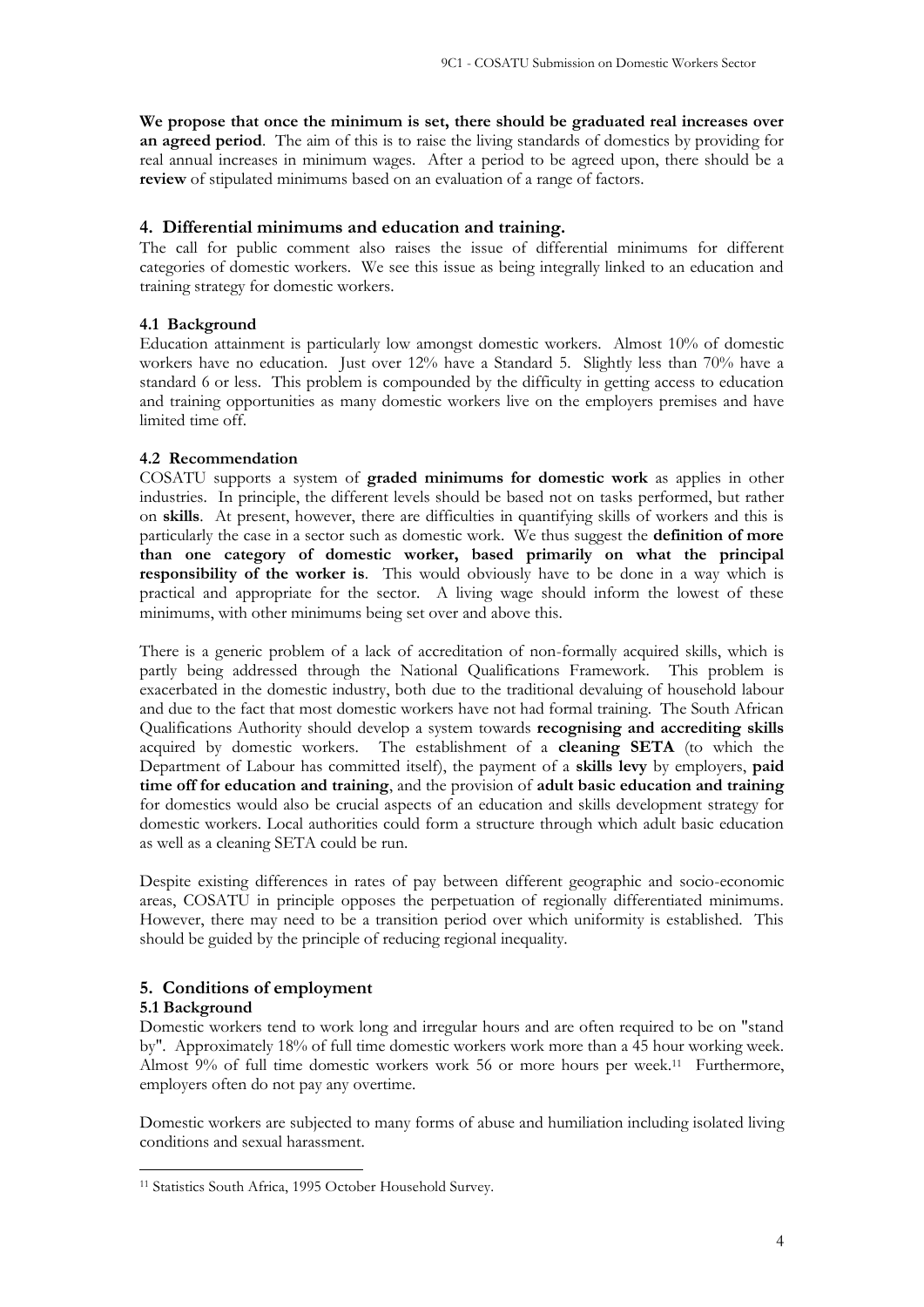Job security is particularly low. The dismissal of domestic workers and severance pay make up some 70 to 80% of the complaints that come to the Department of Labour, and a similar if not higher proportion of cases that come to advice offices<sup>12</sup>.

### **5.2 Recommendation**

**The BCEA should apply uniformly to domestic workers, except if and where – by mutual agreement of stakeholders – there are sector-specific or sub-sector specific characteristics which make the implementation of the BCEA impracticable.**

Standards currently applicable to domestic workers are generally not adhered to. This situation needs to be improved through a combination of **making domestic workers more aware of their rights** so that every domestic worker becomes a monitor; **union organisation**, and an **improved system of government inspections and enforcement**. More **resources** from the Department of Labour should be allocated to this. Legislative or other changes may be required to facilitate the **access of labour inspectors and union organisers to workplaces**, even where these are private homes. Treating domestic workers differently to other workers subordinates the rights of workers to those of property owners.

We recommend a **collaborative programme** between the Department of Labour and local governments to carry out education and publicity on the rights of domestic workers. Furthermore, the Department should conduct a **study** focusing on the harmonisation between different institutions (existing and envisaged) which will be involved in the regulation and financial management of the domestic sector; as well as the institutionalisation of **collective bargaining** in the sector.

**The ECC should also make provision on other issues specific to domestic workers,** including but not limited to the following:

- regulating the conditions under which deductions from a workers pay can be made.<sup>13</sup>
- reasonable meal intervals and rest periods
- adequate remuneration for night work, provided that this work is done by mutual consent of the employer and employee
- where a uniform is to be worn by the domestic worker, this should be provided by the employer at his/her own cost
- where a domestic worker resides on the premises of the employer, housing and sanitation should be of a suitable standard and there should be reasonable provision for the domestic worker to have a socially integrated lifestyle<sup>14</sup>.

Our recommendations on the regulation of dismissals are dealt with under section 6.1 on employment.

## **6. Pension and Provident funds**

At present, in the vast majority of cases domestic workers who have put in decades of service either retire or are dismissed as they age, with no retirement provisions other than inadequate public pensions. The failure of private employers to provide for their domestic workers' retirement amounts to a cross-subsidisation of these employers by the rest of society. **COSATU thus supports the establishment of pension/provident funds for domestic workers.** There would be a need for **state supervision** of these funds. Contributions from both employers and employees should be mandatory, and the added expense of these contributions to workers also needs to be taken into account in the setting of their minimum wage levels.

<sup>12</sup> R. Rees (1997) "If the union is not there, nothing is caring for the domestic workers."

<sup>&</sup>lt;sup>13</sup> Section 7 of BCEA Sectoral Determination 1: Contract Cleaning Sector can be referred to in this regard. <sup>14</sup> For example it would be unreasonable for the employer to prohibit the domestic worker from receiving any visitors.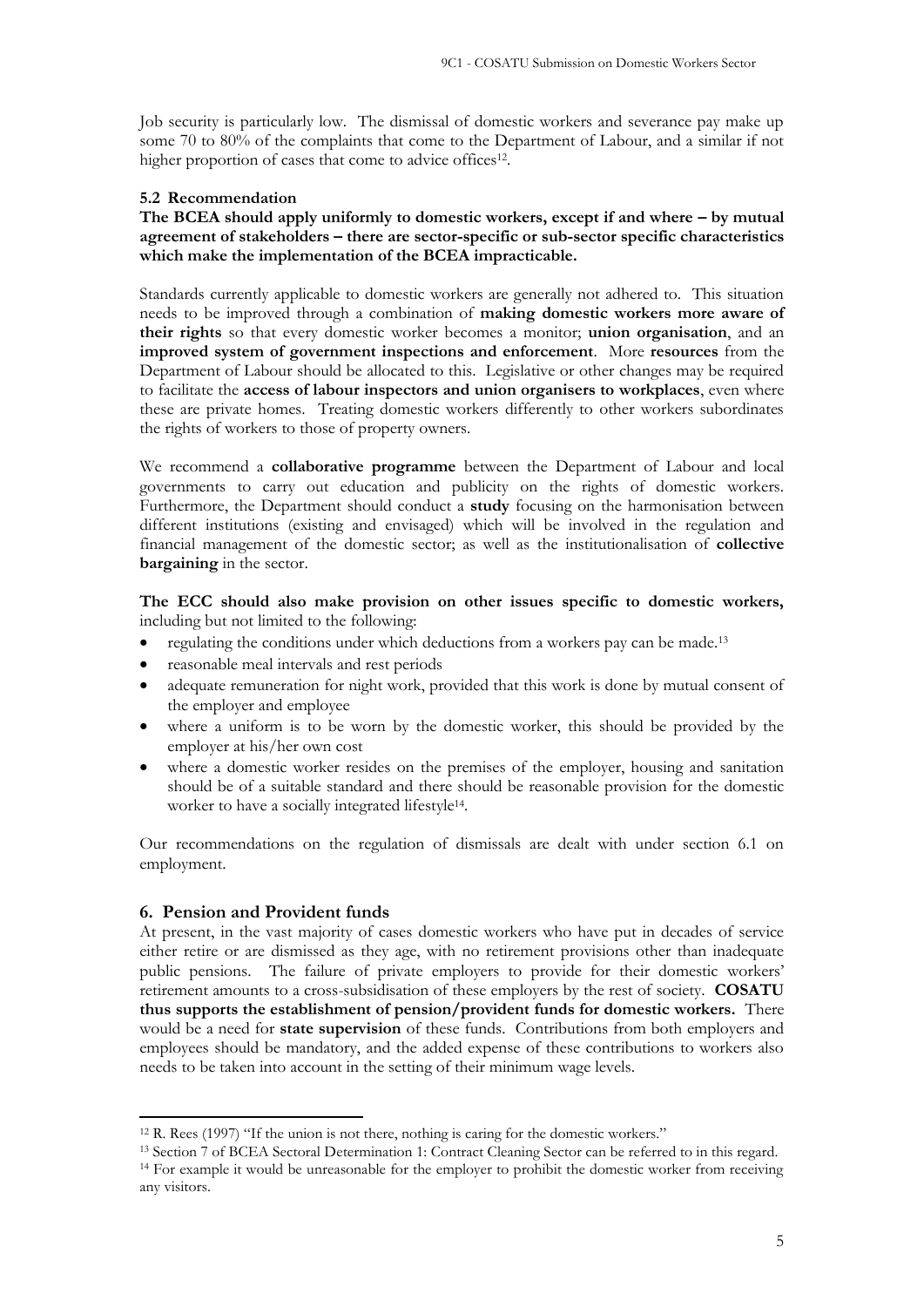The effective running of such funds would need to be part of a comprehensive system of registering domestic workers and regulating the sector as a whole. State regulation of a **medical aid scheme** for domestic workers should also be investigated.

## **7. Further issues**

### **7.1 Employment**

One of the main arguments mustered against minimum wages is that they are projected to lead to job losses. It is difficult to accurately project the likely effects of minimum wages, and it is also difficult to distinguish realistic responses to wages increases from what are effectively employer threats to dismiss workers rather than to pay them a decent wage. These threats are part of a broader ideological offensive against labour market transformation.

Even if minimum wages were to lead to some job losses, however, this is not necessarily an argument against their implementation. There is a general consensus that the wage elasticity of demand lies between 0 and –1, meaning that a particular increase in aggregate wage levels (say 10%) would be associated with a fall in employment levels, but of a lesser magnitude (say 7%) (other factors held constant). A wage increase would thus increase the total resources going to workers, even if there are some job losses. Given the fact that the employed – including the working poor – are effectively a social security net for the unemployed and for each other, increased wages would certainly reduce overall inequality and redistribute income more equitably.

Middle class white households generally set aside about 2 - 2.5% of their income for domestic labour, while the equivalent figure for the lowest income group across population groups is about 0.24%. The equivalent cost of replacing domestic workers with other services (contract cleaners, childcare, laundries etc.) would be considerably higher, especially for middle and upper income groups.

There may well be employers of domestic workers who would genuinely be unable to afford a full time domestic were they to pay living wages. **This does not mean that minimum wages should lead to such a worker losing their job: the adjustment should rather be in terms of the number of hours worked.** So if the minimum wage is R1 500 per month and an employer can afford a maximum of R900 per month, they are only able to afford a domestic worker for a 3 day week. This would free up more time for the domestic worker to take other part time jobs or to pursue other activities.

Similarly, there are many poor or middle income families who require domestic assistance with childcare or other tasks, but who are unable to afford an adequately remunerated domestic worker. The solution here is not to allow domestic wages to fall so low that anyone who needs domestic assistance can afford it. The solution lies rather in more publicly provided facilities and social wages with respect to childcare and other necessary services.

Where retrenchments of domestic workers are unavoidable, these should be undertaken in line with the **Labour Relations Act** (including the Code of Good practice: Dismissals), which domestic workers are already covered by although without proper enforcement. This stipulates the need for consultation with affected employees or their representatives in the case of dismissals based on operational requirements, that the employer and employee must attempt to reach consensus on various issues associate with a dismissal, the need for extensive information disclosure by the employer, and other procedural issues. Compliance with these and other relevant provisions should be enforced in the domestic sector. Furthermore, we reiterate our proposal for the amendment of Section 189 of the Labour Relations Act, which would make dismissals based on operational requirements an issue for negotiation rather than consultation, and which would assist in stemming job losses in the economy as a whole.

## **7.2 Access to UIF and COIDA**

Domestic workers face assault and sexual harassment from their employers, as well as other work-place injuries including dog bites and injuries related to the use of electrical gadgetry.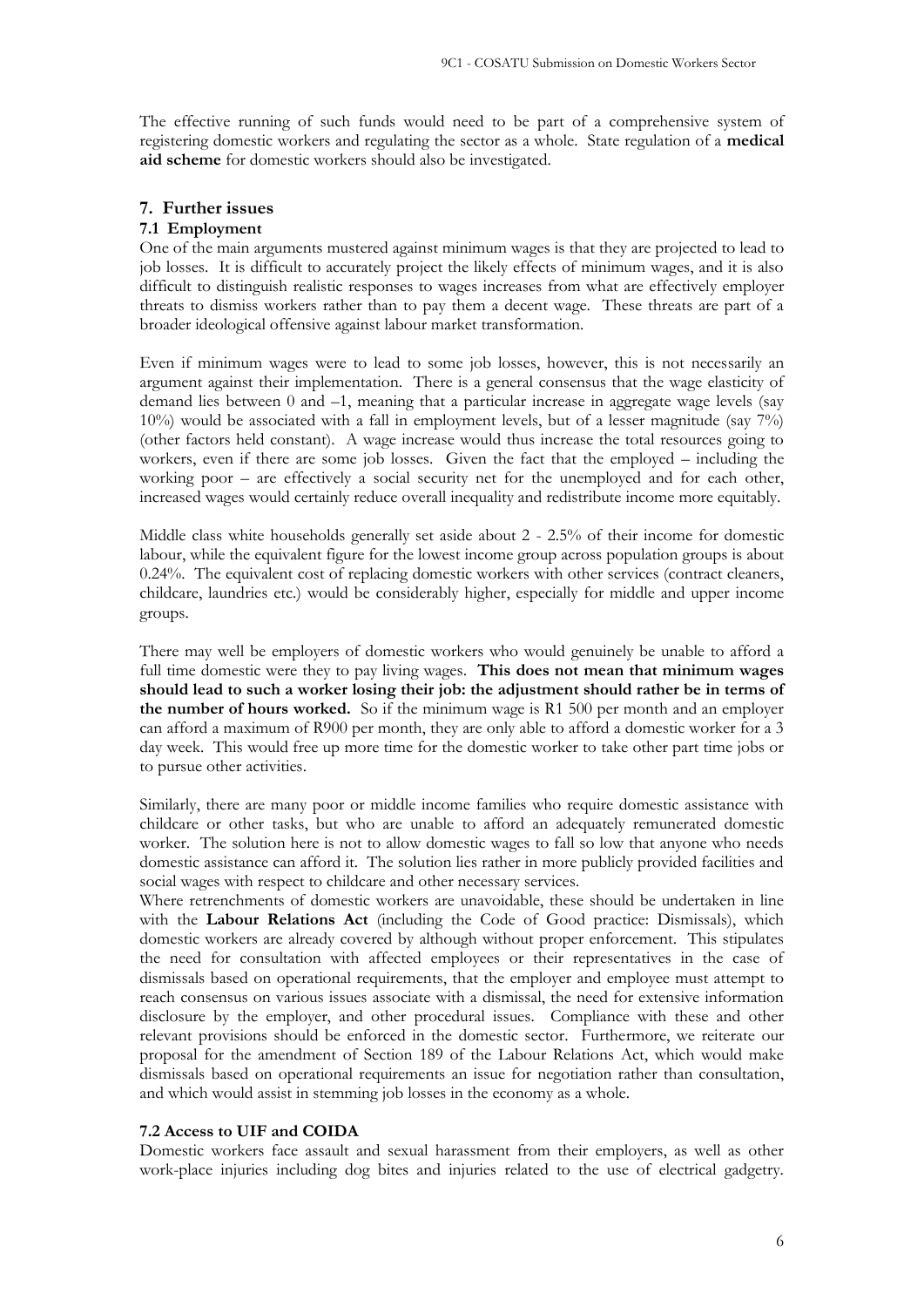These remain uncovered by the COIDA and access to sick leave may be difficult, and often unpaid. They are also uncovered by the UIF, and thus have no unemployment, sick or maternity benefits.

COSATU proposes that domestic workers should be brought under the ambits of both the **UIF and COIDA**, enjoying all the benefits and with employers and employees making the requisite contributions. We acknowledge the work already done by the Department of Labour task team on options for extending UIF to domestic workers.

During the passing of the COIDA Amendments in 1997 the Portfolio Committee on Labour recommended that the Department investigate a number of issues<sup>15</sup>. In our submission to the Department on the Five Year Programme earlier this year, we supported these recommendations. We request a **progress report** on implementation.

#### **7.3 Regulation of a labour pool/agency**

While a minimum wage and improved conditions of service would address some of the problems faced by domestic workers, they would remain isolated, and subject to an (albeit regulated) individualised employer-employee relationship. An option which COSATU would support for addressing this more broadly would be a **state-regulated labour pool/agency for domestic workers**. This would entail all domestic workers registering with such an agency, and employers would only be able to hire domestic workers through this agency. The agency would play an important role in ensuring that minimum wages and working conditions are adhered to by all employers. More organised and open hiring procedures through a central agency would improve the efficient matching of employers' and employees' needs and skills. Furthermore, bringing together all domestic workers in a common pool would facilitate unionisation and a collective consciousness of their rights. COSATU recommends that the **Department of Labour looks into steps which would be needed to establish a domestic workers' agency**. 16

- Guaranteed inflation-linked pension increase so that, when using his/her discretion to increase monthly earnings payable in terms of section 49 and 54 of the existing COIDA, the Commissioner will ensure that the increase is at least equal to the inflation rate as measured by the Consumer Price Index (CPI) of the preceding year;
- Consultation with the Board when making appointments to Regional Medical Advisory Panels;
- The principle of extending COIDA to cover sexual harassment and the practical ways which this can be achieved;
- A review of the Merit Rebate system to take into account the fact that the system acts also as a disincentive to report injuries and diseases and that some or all of the money funding the system could be used to finance other improvements the Committee has recommended above; and
- A review of the entire compensation with the possibility of incorporating the Mutual
- Associations into a consolidated structure. Any lifting of the restrictions placed on the Mutual Associations by section 84(1)(b) of the current Act should be part of this review.

<sup>16</sup> Such an agency would by no means take the place of a domestic workers' trade union or of existing advice offices, but these different forms of organisation, intervention and regulation would actually complement each other.

<sup>15</sup> These were as follows:

Pensions to black employees who, prior to June 1997, were excluded from the provisions of the then Workmen's Compensation Act;

<sup>•</sup> Compensation for low wage earners who, because compensation is based on a percentage of earning, receive less compensation in respect of the same injury or disease as higher paid workers, and are further discriminated against because compensation is not based on the loss of a workers earning capacity but on a percentage assessment of the injury;

<sup>•</sup> Inclusion of domestic workers under COIDA bearing in mind that this matter has been under investigation since at least 1992;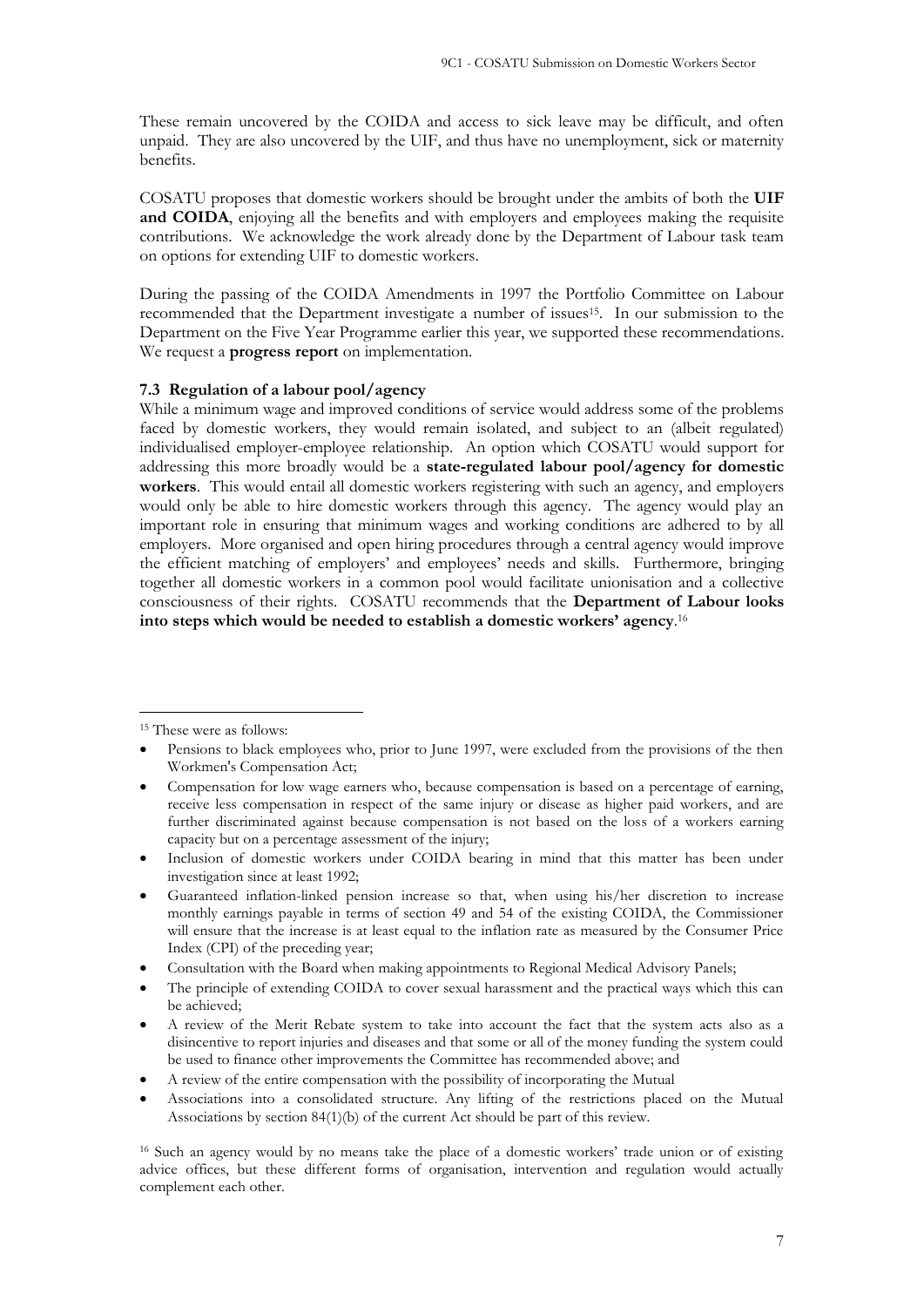Ultimately, COSATU supports a shift towards **collective bargaining** concluded at a domestic workers' bargaining council. This would be better facilitated where there is already a centralised domestic workers' agency. The concluding of a collective agreement would obviously replace the sectoral determination for those employers and employees covered by the agreement. Given the problems and imbalances within the sector, we recommend that the Department of Labour investigates what steps can be taken to promote collective bargaining within the domestic sector.

### **8. Conclusions**

The success of a minimum wage policy in empowering workers and lifting them out of poverty is contingent on its effective implementation. Minimum wages and conditions of employment should be well publicised amongst both employers and employees, and thereafter uniformly enforced with punitive measures against employers who violate them. Minimum wages and employment conditions, once set, should not be subject to downward variation. As proposed earlier in this submission, more resources should be directed towards the monitoring of wages and conditions, and access of inspectors and unionists to workplaces should be guaranteed. There should also be effective complaints procedures and offices which are accessible – in terms of hours, location, and language – to domestic workers.

One of the biggest challenges in implementing minimum wages and working conditions will be dealing with situations where domestic workers are aware that they are being exploited but are afraid to take up a grievance for fear of reprisal and particularly dismissal. This challenge should be taken into account in policy formulation and implementation to ensure that workers protected against possible employer backlashes.

COSATU also proposes that the sectoral determination be applicable to full-time, part-time, and casual domestic workers. Not only would this ensure that all domestic workers are protected, it would also avoid setting up disincentives for the further casualisation of the sector.

While minimum wages and working conditions alone will not solve the problem of poverty amongst domestic workers, they are one important aspect of transforming this segment of the labour market. Effectively implemented minimum wages would ensure a living wage to the most exploited workers and well as going some way towards addressing the power imbalance between domestic and farm workers and their employers. However, minimum wages and conditions of employment need to be complemented by other strategies targeted at the working poor and the unemployed. Key amongst these are the basic income grant and the social wage. COSATU submitted a proposal on the basic income grant at the Job Summit, which argued for a universal grant which would then be recovered and subsidised at higher income levels. We welcome the initiatives currently being considered by the Department of Welfare and Population Development in this regard. A basic income grant would be an important supplement to minimum wages set as well as relieving (even if to a minimal extent) some of the burden on domestic workers to support family members.

The third prong of an integrated approach would be an enhanced social wage. Like other workers as well as the unemployed, domestic workers face high costs such as transport. Increasing social investment and alleviating costs including, health, and education would also relieve some of the financial pressure on workers as well as improving productivity. To raise the social wage without enforced minimum wages, however, would amount to a cross-subsidisation of domestic employers by the rest of society. The combination of minimum wages, a basic income grant, and an improved social wage would make a significant difference in reducing poverty and improving living conditions and productivity.

Just as the LRA, BCEA, Employment Equity Act and Skills Development Act were blamed for job losses – in some cases even before the legislation was passed let alone implemented – so the threat of job losses will be used to argue against minimum wages and other forms of regulation for these segments of the labour market.